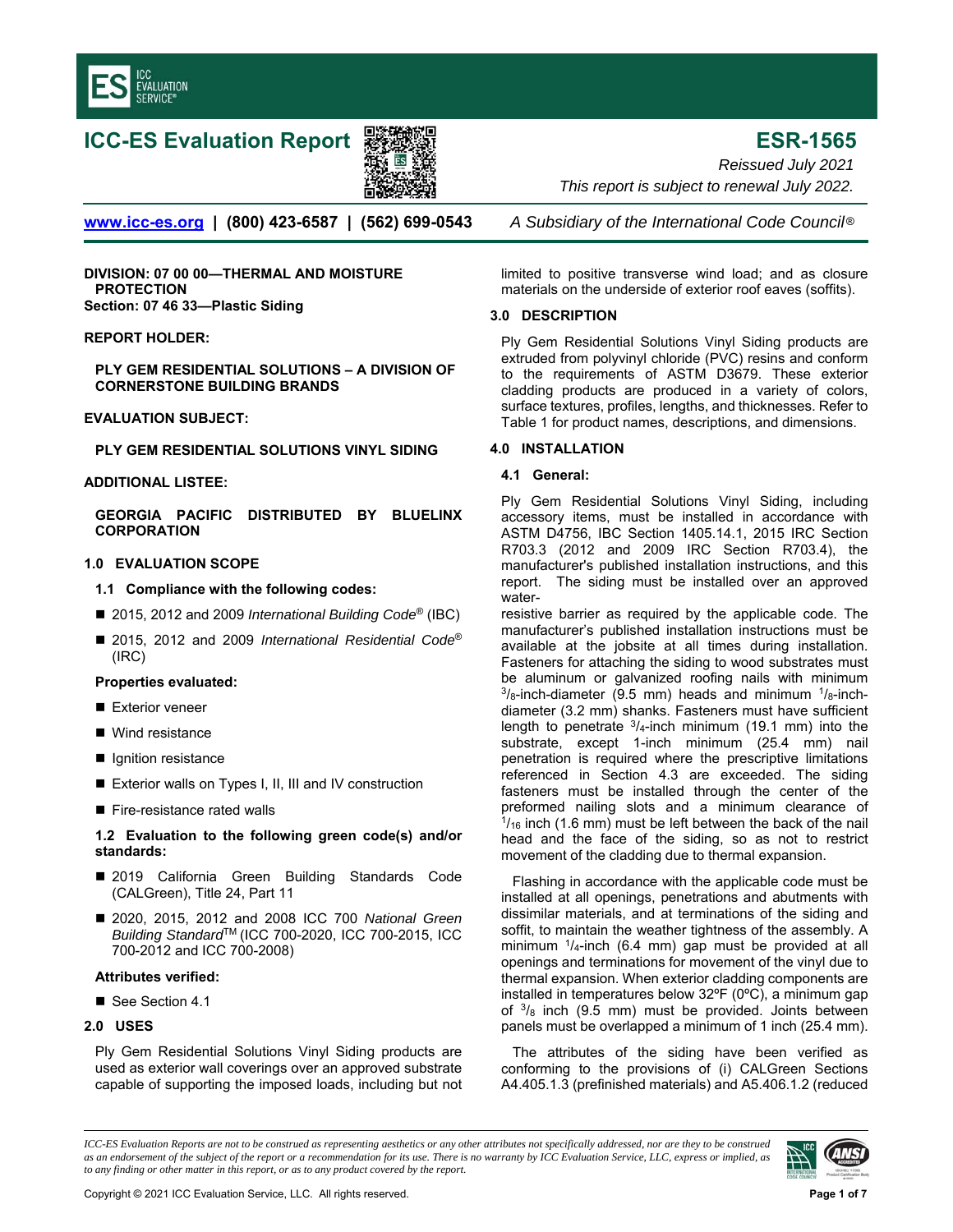maintenance); (ii) ICC 700-2020 Sections 601.7 and 11.601.7 and ICC 700-2015 and ICC 700-2012 Sections 601.7, 11.601.7, and 12.1(A).601.7(site-applied finishing materials); and (iii) ICC 700-2008 Section 601.7 (siteapplied finishing materials). Note that decisions on compliance for those areas rest with the user of this report. The user is advised of the project-specific provisions that may be contingent upon meeting specific conditions, and the verification of those conditions is outside the scope of this report. The code may provide supplemental information as guidance.

#### **4.2 One-hour Nonload-bearing Fire-resistance-rated Assembly (Exposed from both sides):**

The following assembly must be used with a fire separation distance of greater than 5 feet (1.5 m) in jurisdictions adopting the IBC and 3 feet (914 mm) in jurisdictions adopting the IRC.

- a) Ply Gem Residential Solutions Vinyl Siding: 0.040 inch-thick (1.02 mm) double 4 inch. The vinyl siding is mechanically attached to the exterior gypsum sheathing with #6 Type S drywall screws,  $1\frac{5}{8}$  inches (41 mm) long, at 16 inches (406 mm) on center into the studs along the perimeter.
- b) Exterior Sheathing:  $5/8$ -inch-thick Type X gypsum sheathing. The sheathing is mechanically fastened with \$6 Type S drywall screws 1  $\frac{5}{8}$  inches (41 mm) long, at 8 inches (203 mm) on center along the joints and perimeter and 12 inches 305 mm) on center in the field.
- c) Studs: 20 gage  $3^{5}/_8$  inch corrosion resistant steel studs at 16 inches (406 mm) on center.
- d) 3 inches (76 mm) thick mineral wool batt Insulation.
- e) Interior Sheathing:  $5/8$ -inch-thick Type X gypsum wall board. The gypsum wallboard is mechanically fastened with \$6 Type S drywall screws  $1<sup>5</sup>/8$  inches (41 mm) long, at 8 inches (203 mm) on center along the joints and perimeter and 12 inches 305 mm) on center in the field.

 The exterior sheathing must be covered with a waterresistive barrier, as required by the applicable code.

This assembly has not been evaluated for windloads and is outside the scope of this evaluation report.

# **4.3 Wind Resistance:**

**4.3.1 General**: The design wind pressures for the Ply Gem Residential Solutions Vinyl Siding products determined in accordance with Chapter 16 of the IBC or Section R301.2.1.1 of the IRC, as applicable, must not exceed the allowable wind pressures described in Section 4.3.2 or 4.3.3, as applicable. Wind resistance of soffit panels is outside the scope of this report except where specifically listed in Table 2 and where installation is as siding.

**4.3.2 IBC**: For buildings constructed under the requirements of the IBC, vinyl siding must be installed as described in 2015, 2012, and 2009 IBC Section 1405.14 and Section 4.1 of this report, over sheathings or materials addressed in IBC Section 2304.6 that are capable of independently resisting both positive and negative wind pressures occurring under design conditions at the building location. The allowable negative wind loads for the vinyl siding are as shown in Table 2; the substrate must be capable of withstanding the indicated negative load, or greater. Positive wind pressures are not considered for the siding, since the substrate must be capable of supporting

the imposed loads, including but not limited to, positive and negative transverse wind pressures.

**4.3.3 IRC**: The siding must be installed as described in Section 4.1, and either Section 4.3.3.1 or 4.3.3.2.

#### **4.3.3.1 Installation over Sheathings Other Than Foam Plastics:**

**4.3.3.1.1** For the 2015 IRC, when installed over substrate other than foam plastics sheathing, in applications where the building's mean roof height and ultimate wind speed [Figure R301.2(4)A] are in accordance with Table R703.3.1, substrate must be as required by Table R703.3(1) of the IRC. Should any of these conditions not be met, installation must be in accordance Section 4.4.3.1.3 of this report.

**4.3.3.1.2** For the 2012 and 2009 IRC, when installed over substrates other than foam plastic sheathing, where the building height is 30 feet (9.1 m) or less and the basic wind speed [Figure R301.2(4)A] is less than 110 mph (49 m/s) in Exposure B, 90 mph (40 m/s) or less in Exposure C or 85 mph (37 m/s) or less in Exposure D, substrate (other than foam plastic) must comply with Table R703.4. Should any of these conditions not be met, installation must be in accordance Section 4.3.3.1.3 of this report.

**4.3.3.1.3** Vinyl siding must be installed over substrate as required by Table R703.3(1) of the 2015 IRC, or Table R703.4 of the 2012 and 2009 IRC that is capable of independently resisting both positive and negative wind pressures occurring under design conditions at the building location. The allowable negative wind loads for the vinyl siding are as shown in Table 2; the substrate must be capable of withstanding the indicated negative load, or greater. Positive wind pressures are not considered for the siding, since the substrate must be capable of supporting the imposed loads, including but not limited to, positive and negative transverse wind pressures.

**4.3.3.2 Installation over Foam Plastic Sheathing:** When installed over foam plastic sheathing, siding profiles must be installed in accordance with Section R703.11.2 of the 2015, 2012, and 2009 IRC.

# **4.4 Types of Construction (Ignition Resistance)**

When installed in accordance with 2015 and 2012 IBC Section 1406.2.1 (2009 IBC Section 1406.2.2), on exterior walls on buildings of Type I, II, III or IV construction, the siding may be installed at a fire separation distance of more than 5 feet (1524 mm) in accordance with 2015 and 2012 IBC Section 1406.2.1.1.2 (2009 IBC Section 1406.2.1.2). When the exterior wall is required to be fire-resistancerated, the fire separation distance must be in accordance with IBC Section 705.5.

# **5.0 CONDITIONS OF USE**

The Ply Gem Residential Solutions Vinyl Siding described in this report complies with, or is a suitable alternative to what is specified in, those codes listed in Section 1.0, subject to the following conditions:

- **5.1** Installation must comply with this report, the manufacturer's published installation instructions and the applicable code. If there is a conflict between the installation instructions and this report, this report governs.
- **5.2** Ply Gem Residential Solutions Vinyl Siding may be installed on buildings of any construction type under the IBC or buildings under the IRC, and at a fire separation distance of greater than 5 feet (1524 mm) in accordance with IBC Section 704.5 or IRC Table R302.1, as applicable.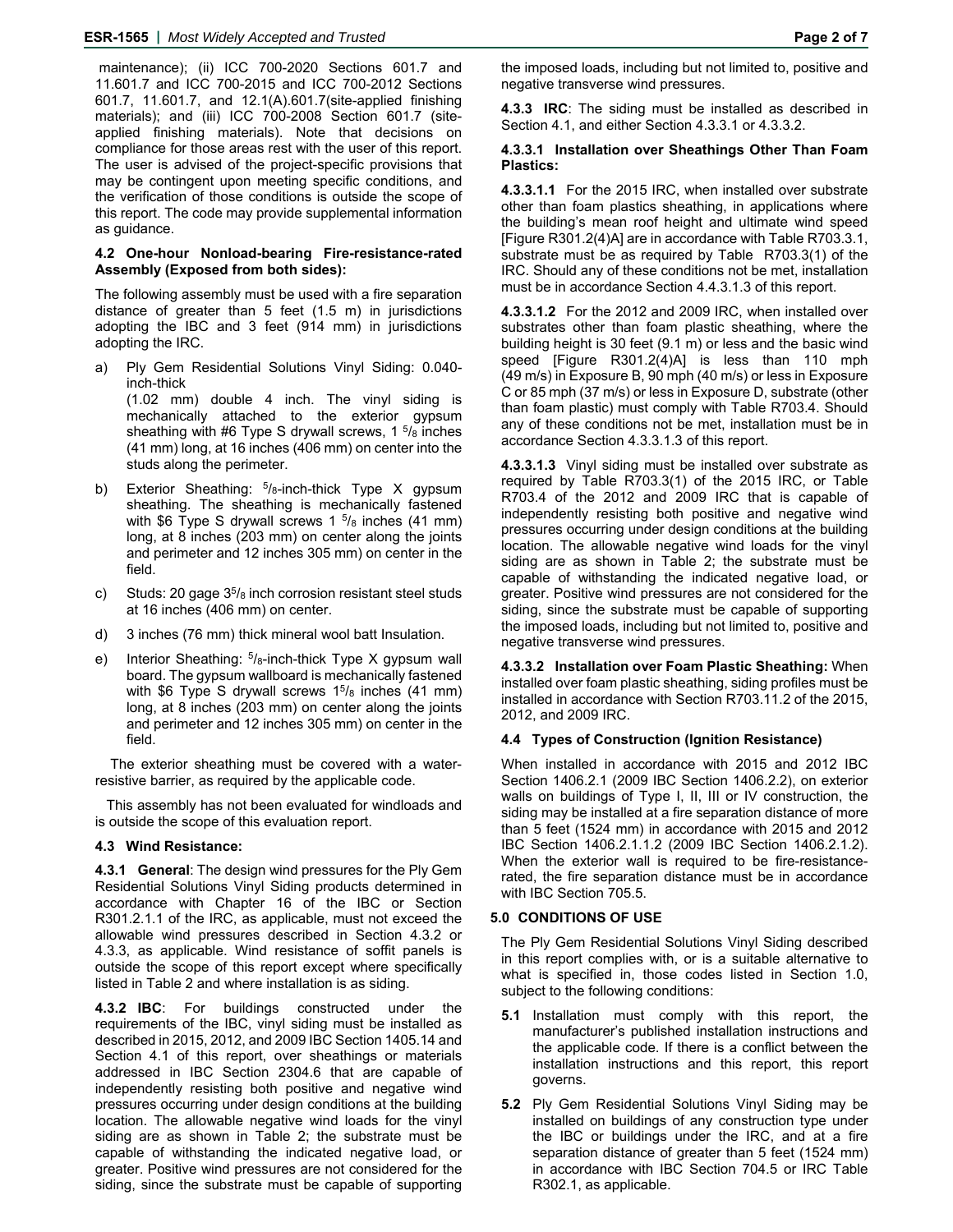- **5.3** Exterior walls must be braced or sheathed to resist racking loads with approved materials in accordance with the requirements of the applicable code.
- **5.4** The siding must be installed only on exterior walls with solid substrate stud framing materials, and related fasteners capable of supporting the imposed loads, including but not limited to transverse wind loads.
- **5.5** The substrate must be covered with a water-resistive barrier, as required by the applicable code.
- **5.6** When the prescriptive wind resistance in Section 4.3 is exceeded, calculations prepared by a registered design professional must be submitted to the code official for approval.
- **5.7** Ply Gem Residential Solutions Vinyl Siding products are manufactured in: Stuarts Draft, Virginia; Kearney, Missouri; Jasper, Tennessee; and Martinsburg, West Virginia, under a quality-control program with inspections by ICC-ES.

#### **6.0 EVIDENCE SUBMITTED**

- **6.1** Data in accordance with the ICC-ES Acceptance Criteria for Vinyl Siding (AC37), dated February 2014 (editorially revised July 2015).
- **6.2** Reports of tests in accordance with ASTM D5206.
- **6.3** Report of ignition resistance test in accordance with NFPA 268.
- **6.4** Report of test in accordance with ASTM E119.

#### **7.0 IDENTIFICATION**

- **7.1** The Ply Gem Residential Solutions Vinyl Siding products described in this report must be identified by a mark bearing the Ply Gem Residential Solutions or Georgia Pacific name; the plant address; the product type; the statement "Conforms to ASTM specification D3679"; and the evaluation report number (ESR-1565).
- **7.2** The report holder's contact information is the following:

**PLY GEM RESIDENTIAL SOLUTIONS – A DIVISION OF CORNERSTONE BUILDING BRANDS 2600 GRAND BOULEVARD, SUITE 900 KANSAS CITY, MISSOURI 64108 (816) 426-8200 www.cornerstone-bb.com** 

**7.3** The Additional Listee's contact information is the following:

**GEORGIA PACIFIC DISTRIBUTED BY BLUELINX CORPORATION 4300 WILDWOOD PARKWAY ATLANTA, GEORGIA 30339 (800) 788-1964** 

| <b>PRODUCT NAME</b>                                                          | <b>PRODUCT DESCRIPTION</b>                                                                                                                                                                              | <b>EXPOSURE</b><br>(in.) | <b>PRODUCT</b><br><b>LENGTH</b><br>$(ft-in.)$                       | <b>NOMINAL</b><br><b>THICKNESS</b><br>(in.) |
|------------------------------------------------------------------------------|---------------------------------------------------------------------------------------------------------------------------------------------------------------------------------------------------------|--------------------------|---------------------------------------------------------------------|---------------------------------------------|
|                                                                              | The following siding profiles are distributed under the Variform brand name:                                                                                                                            |                          |                                                                     |                                             |
| Victoria Harbor <sup>®</sup>                                                 | Single $6^{1}/_{2}$ -inch horizontal                                                                                                                                                                    | $6^{1/2}$                | $12' - 4"$                                                          | 0.044                                       |
| Contractor's Choice®                                                         | Double 4-inch horizontal<br>Double $4\frac{1}{2}$ -inch Dutch Lap horizontal<br>Double 5-inch horizontal<br>Triple 3-inch horizontal                                                                    | 8<br>9<br>10<br>9        | $12' - 6'$<br>$12 - 1"$<br>$12 - 0$ "<br>$12 - 1"$                  | 0.040<br>0.040<br>0.040<br>0.040            |
| D5 Vertical                                                                  | Double 5-inch vertical                                                                                                                                                                                  | 10                       | $12 - 0$ "                                                          | 0.046                                       |
| Camden Pointe <sup>®</sup>                                                   | Double 4-inch horizontal<br>Double 4-inch Dutch Lap horizontal<br>Double 5-inch horizontal<br>Double 5-inch Dutch Lap horizontal                                                                        | 8<br>8<br>10<br>10       | $12 - 6"$<br>$12' - 6"$<br>$12 - 0$ "<br>$12' - 0''$                | 0.044<br>0.044<br>0.044<br>0.044            |
| Board & Batten <sup>®</sup>                                                  | 7-inch vertical                                                                                                                                                                                         | $\overline{7}$           | $10' - 0"$                                                          | 0.048                                       |
| Ashton Heights <sup>®</sup>                                                  | Double 4-inch horizontal<br>Double $4\frac{1}{2}$ -inch Dutch Lap horizontal<br>Double 5-inch horizontal                                                                                                | 8<br>9<br>10             | $12 - 6"$<br>$12 - 1"$<br>$12 - 0$ "                                | 0.042<br>0.042<br>0.042                     |
| Nottingham <sup>®</sup>                                                      | Double 4-inch horizontal<br>Double $4^{1}/_{2}$ -inch Dutch Lap horizontal                                                                                                                              | 8<br>9                   | $12 - 6"$<br>$12 - 1"$                                              | 0.044<br>0.044                              |
| Vortex Extreme™                                                              | Double 4-inch horizontal<br>Double 4-inch horizontal<br>Double 5-inch horizontal<br>Double $4\frac{1}{2}$ -inch Dutch Lap horizontal<br>Double 4 <sup>1</sup> / <sub>2</sub> -inch Dutch Lap horizontal | 8<br>8<br>10<br>9<br>q   | $12' - 6"$<br>$16' - 8"$<br>$12' - 0''$<br>$12' - 1"$<br>$16' - 8"$ | 0.046<br>0.046<br>0.046<br>0.046<br>0.046   |
| The following soffit profiles are distributed under the Variform brand name: |                                                                                                                                                                                                         |                          |                                                                     |                                             |
| D5 Soffit                                                                    | Double 5-inch solid or Double 5-inch perforated soffit                                                                                                                                                  | 10                       | $12 - 0$ "                                                          | 0.046                                       |
| D5 Standard Soffit                                                           | Double 5-inch solid or Double 5-inch perforated                                                                                                                                                         | 10                       | $12 - 0"$                                                           | 0.040                                       |

# **TABLE 1—SIDING PROFILES**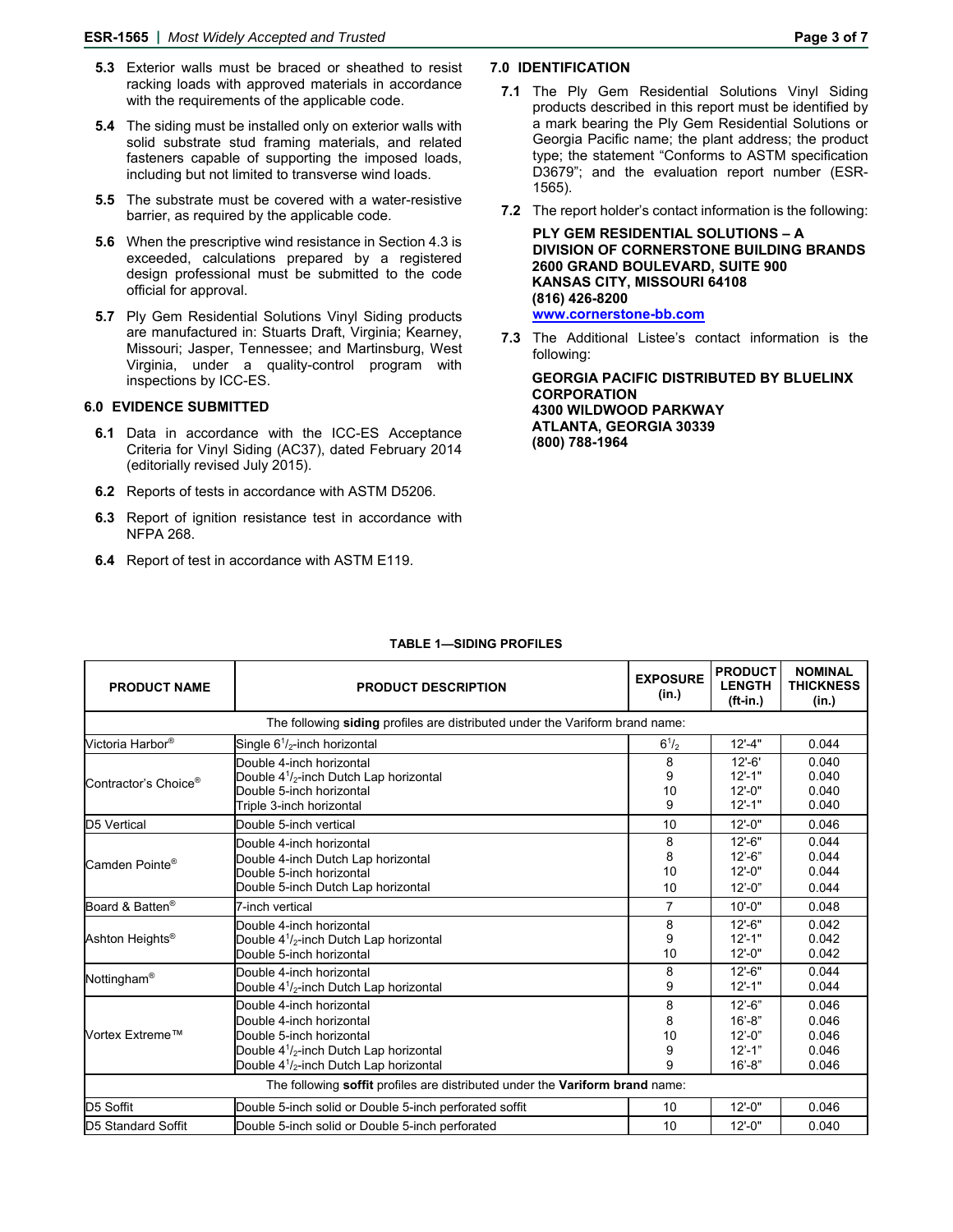| <b>PRODUCT NAME</b>           | <b>PRODUCT DESCRIPTION</b>                                                                                                                               | <b>EXPOSURE</b><br>(in.) | <b>PRODUCT</b><br><b>LENGTH</b><br>$(ft-in.)$       | <b>NOMINAL</b><br>THICKNESS<br>(in.) |
|-------------------------------|----------------------------------------------------------------------------------------------------------------------------------------------------------|--------------------------|-----------------------------------------------------|--------------------------------------|
|                               | The following siding profiles are distributed under the Georgia Pacific brand name:                                                                      |                          |                                                     |                                      |
| Compass®                      | Double 4-inch horizontal<br>Double 4.5-inch Dutch Lap horizontal                                                                                         | 8<br>9                   | $12 - 6"$<br>$12 - 1"$                              | 0.044<br>0.044                       |
| Castle Ridge <sup>®</sup>     | Single 8-inch horizontal                                                                                                                                 | 8                        | $12 - 6"$                                           | 0.044                                |
| Forest Ridge <sup>®</sup>     | Double 4-inch horizontal<br>Double 5-inch horizontal                                                                                                     | 8<br>10                  | $12 - 6"$<br>$12 - 0$ "                             | 0.042<br>0.042                       |
| Shadow Ridge <sup>®</sup>     | Double 4-inch Dutch Lap horizontal<br>Double 5-inch Dutch Lap horizontal                                                                                 | 8<br>10                  | $12 - 6"$<br>$12 - 0$ "                             | 0.042<br>0.042                       |
| Chatham Ridge <sup>®</sup>    | Triple 3-inch horizontal                                                                                                                                 | 9                        | $12' - 1"$                                          | 0.040                                |
| Somerset <sup>™</sup> Coastal | Single 6 <sup>1</sup> / <sub>2</sub> -inch horizontal                                                                                                    | $6^{1/2}$                | $12' - 4"$                                          | 0.044                                |
| Parkside                      | Double 4-inch horizontal<br>Double 4-inch Dutch Lap horizontal<br>Double $4\frac{1}{2}$ -inch Dutch Lap horizontal<br>Double 5-inch Dutch Lap horizontal | 8<br>8<br>9<br>10        | $12 - 6"$<br>$12 - 6"$<br>$12 - 0$ "<br>$12 - 1"$   | 0.038<br>0.038<br>0.038<br>0.038     |
| <b>Vision Pro</b>             | Double 4-inch horizontal<br>Double 4-inch Dutch Lap horizontal<br>Double 5-inch horizontal<br>Double 5-inch Dutch Lap horizontal                         | 8<br>8<br>10<br>10       | $12 - 6"$<br>$12' - 6"$<br>$12 - 0$ "<br>$12 - 0$ " | 0.040<br>0.040<br>0.040<br>0.040     |
| Vertical                      | Double 5-inch vertical                                                                                                                                   | 10                       | $12 - 0$ "                                          | 0.044                                |
| Beaded Vertical               | 7-inch beaded vertical                                                                                                                                   | $\overline{7}$           | $12 - 0$ "                                          | 0.040                                |
| Board & Batten                | Single 7-inch board and batten vertical                                                                                                                  | $\overline{7}$           | $10' - 0"$                                          | 0.048                                |
|                               | The following soffit panels are distributed under the Georgia Pacific brand name:                                                                        |                          |                                                     |                                      |
| D5 Soffit                     | Double 5-inch solid or perforated                                                                                                                        | 10                       | $12 - 0"$                                           | 0.044                                |
| Triple 4 Soffit               | Triple 4-inch solid, basket weave, or center vent design                                                                                                 | 12                       | $12 - 0"$                                           | 0.035                                |
| <b>Beaded</b>                 | 7-inch beaded, solid and vented                                                                                                                          | $\overline{7}$           | $12 - 0$ "                                          | 0.040                                |
|                               | The following siding profiles are distributed under the Napco brand name:                                                                                |                          |                                                     |                                      |
| American 76 Collection        | Single 6 <sup>1</sup> / <sub>2</sub> -inch beaded horizontal                                                                                             | $6^{1/2}$                | $12' - 4"$                                          | 0.044                                |
| <b>American Herald</b>        | Double 4-inch horizontal<br>Double 4-inch Dutch Lap horizontal<br>Double 5-inch horizontal<br>Double 5-inch Dutch Lap horizontal                         | 8<br>8<br>10<br>10       | $12 - 6"$<br>$12 - 6"$<br>$12 - 0"$<br>$12 - 0"$    | 0.044<br>0.044<br>0.044<br>0.044     |
| <b>American Tradition</b>     | Double 4-inch horizontal<br>Double $4\frac{1}{2}$ Dutch Lap horizontal<br>Double 5-inch horizontal                                                       | 8<br>9<br>10             | $12 - 6"$<br>$12 - 1"$<br>$12 - 0$ "                | 0.042<br>0.042<br>0.042              |
|                               | The following siding profiles are distributed under the TrueWall brand name:                                                                             |                          |                                                     |                                      |
| Series 4000                   | Double 4-inch or Double 4-inch Dutch Lap horizontal<br>Double 5-inch or Double 5-inch Dutch Lap horizontal                                               | 8<br>10                  | $12 - 6"$<br>$12 - 0$ "                             | 0.040<br>0.040                       |
| Series 4200                   | Double 4-inch or Double 4-inch Dutch Lap horizontal<br>Double 5-inch or Double 5-inch Dutch Lap horizontal                                               | 8<br>10                  | $12 - 6"$<br>$12 - 0"$                              | 0.042<br>0.042                       |
|                               | The following soffit profiles are distributed under the TrueWall brand name:                                                                             |                          |                                                     |                                      |
|                               | Series 9100 - Solid                                                                                                                                      | 12                       | $12 - 0$ "                                          | 0.038                                |
| Triple 4 Soffit               | Series 9110 - Centervent Soffit                                                                                                                          | 12                       | $12 - 0$ "                                          | 0.038                                |
|                               | Series 9120 - Perforated                                                                                                                                 | 12                       | $12 - 0$ "                                          | 0.038                                |
|                               | The following siding profiles are distributed under the Mastic brand name:                                                                               |                          |                                                     |                                      |
|                               | Double 4-inch horizontal                                                                                                                                 | 8                        | $12 - 6"$                                           | 0.046                                |
|                               | Double 5-inch horizontal                                                                                                                                 | 10                       | $12 - 0$ "                                          | 0.046                                |
|                               | Double $4^{1}/_{2}$ -inch Dutch Lap                                                                                                                      | 9                        | $12' - 1"$                                          | 0.046                                |
| Quest                         | Double 4-inch horizontal                                                                                                                                 | 8                        | $16' - 8"$                                          | 0.046                                |
|                               | Double $4^{1}/_{2}$ -inch Dutch Lap                                                                                                                      | 9                        | $16 - 8"$                                           | 0.046                                |
|                               | Double 4-inch horizontal                                                                                                                                 | 8                        | $25 - 6"$                                           | 0.046                                |
|                               | Double 4 <sup>1</sup> / <sub>2</sub> -inch Dutch Lap                                                                                                     | 9                        | $25 - 6"$                                           | 0.046                                |
|                               | Double 4-inch horizontal<br>Double 5-inch horizontal                                                                                                     | 8<br>10                  | $12 - 6"$<br>$12 - 0$ "                             | 0.044<br>0.044                       |
| Carvedwood 44                 | Double $4^{1}/_{2}$ -inch Dutch Lap                                                                                                                      | 9                        | $12 - 1"$                                           | 0.044                                |
|                               | Triple 3-inch horizontal                                                                                                                                 | 9                        | $12' - 1"$                                          | 0.044                                |
|                               | Double 4-inch horizontal                                                                                                                                 | 8                        | $12 - 6"$                                           | 0.044                                |

# **TABLE 1—SIDING PROFILES (Continued)**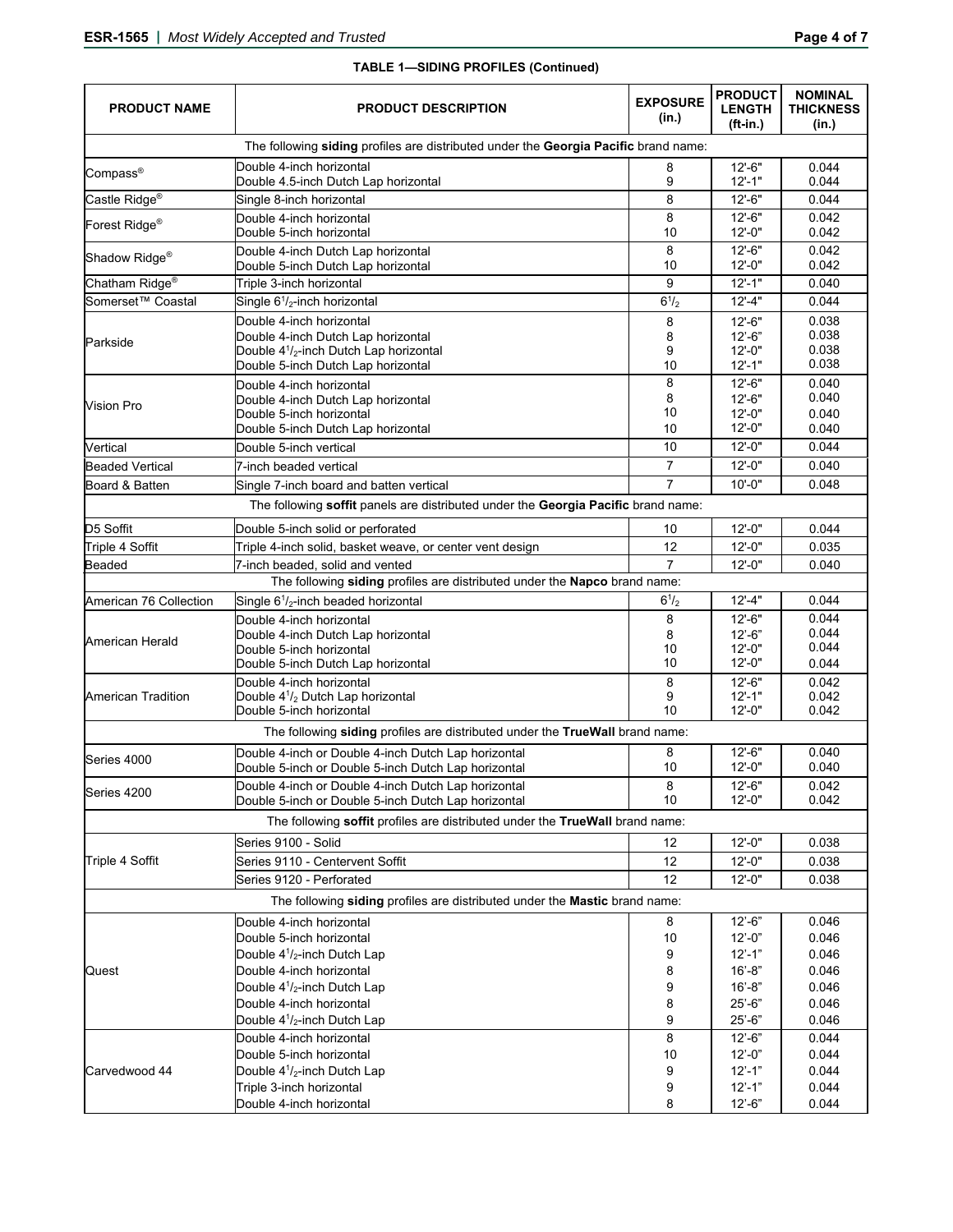| <b>PRODUCT NAME</b>                                                     | <b>PRODUCT DESCRIPTION</b>                                                 | <b>EXPOSURE</b><br>(in.) | <b>PRODUCT</b><br><b>LENGTH</b><br>$(ft-in.)$ | <b>NOMINAL</b><br><b>THICKNESS</b><br>(in.) |
|-------------------------------------------------------------------------|----------------------------------------------------------------------------|--------------------------|-----------------------------------------------|---------------------------------------------|
|                                                                         | Double 4-inch horizontal                                                   | 8                        | $12 - 6"$                                     | 0.048                                       |
|                                                                         | Double 5-inch horizontal                                                   | 10                       | $12 - 0$ "                                    | 0.048                                       |
| lT-lok Barkwood®                                                        | Double 5-inch Dutch Lap                                                    | 10                       | $12 - 0$ "                                    | 0.048                                       |
|                                                                         | Triple $2^2$ / <sub>3</sub> -inch horizontal                               | 8                        | $12' - 6"$                                    | 0.048                                       |
|                                                                         | Single 8-inch horizontal                                                   | 8                        | $12 - 6$ "                                    | 0.048                                       |
|                                                                         | Double 4-inch horizontal                                                   | 8                        | $12 - 6$ "                                    | 0.048                                       |
| Liberty Elite®                                                          | Double 5-inch horizontal                                                   | 10                       | $12' - 0''$                                   | 0.048                                       |
|                                                                         | Double 5-inch Dutch Lap                                                    | 10                       | $12 - 0$ "                                    | 0.048                                       |
| Charleston Beaded <sup>®</sup>                                          | Single $6^{1}/_{2}$ -inch horizontal                                       | $6^{1/2}$                | $12' - 4"$                                    | 0.044                                       |
|                                                                         | Double 4-inch horizontal                                                   | 8                        | $12' - 6"$                                    | 0.042                                       |
|                                                                         | Double 5-inch horizontal                                                   | 10                       | $12 - 0$ "                                    | 0.042                                       |
| Ovation™                                                                | Double $4^{1}/_{2}$ -inch Dutch Lap                                        | 9                        | $12 - 1"$                                     | 0.042                                       |
|                                                                         | Triple 3-inch horizontal                                                   | 9                        | $12' - 1$ "                                   | 0.042                                       |
|                                                                         | Single $6^{1}/_{2}$ -inch horizontal                                       | $6^{1/2}$                | $12' - 4"$                                    | 0.042                                       |
|                                                                         | Double 4-inch horizontal                                                   | 8                        | $12 - 6"$                                     | 0.040                                       |
|                                                                         | Double 4-inch Dutch Lap horizontal                                         | 8                        | $12 - 6$ "                                    | 0.040                                       |
| Mill Creek®                                                             | Double 5-inch horizontal                                                   | 10                       | $12 - 0$ "                                    | 0.040                                       |
|                                                                         | Double 5-inch Dutch Lap horizontal                                         | 10                       | $12 - 0$ "                                    | 0.040                                       |
|                                                                         | Triple 3-inch horizontal                                                   | 9                        | $12' - 1"$                                    | 0.040                                       |
|                                                                         | Double 4-inch horizontal                                                   | 8                        | $12 - 6"$                                     | 0.040                                       |
| Eclipse™                                                                | Double 5-inch horizontal                                                   | 10                       | $12 - 0$ "                                    | 0.040                                       |
|                                                                         | Double 4 <sup>1</sup> / <sub>2</sub> -inch Dutch Lap                       | 9                        | $12' - 1"$                                    | 0.040                                       |
|                                                                         | The following soffit profiles are distributed under the Mastic brand name: |                          |                                               |                                             |
| Pro-Bead™ Soffit and<br><b>Vertical Wainscot</b>                        | Non-vented soffit and vertical siding                                      | 8                        | $12 - 6$ "                                    | 0.040                                       |
| Pro-Tech Plus <sup>®</sup> Triple 4"<br>Soffit and Vertical<br>Wainscot | Non-vented soffit and vertical siding                                      | 12                       | $12 - 0$ "                                    | 0.040                                       |
| Pro-Tech Plus <sup>®</sup> Triple 4"<br>Vented Soffit                   | Triple soffit panel with slotted vents                                     | 12                       | $12' - 0''$                                   | 0.040                                       |
| Pro-Select Double 5"<br>Soffit                                          | Double non-vented soffit panel                                             | 10                       | $12 - 0$ "                                    | 0.040                                       |
| Pro-Select Double 5"<br><b>Vented Soffit</b>                            | Double vented soffit panel                                                 | 10                       | $12 - 0$ "                                    | 0.040                                       |
| Ventura Hidden Vent                                                     | Triple $31/3$ -inch soffit                                                 | 10                       | $12' - 0''$                                   | 0.044                                       |
| <b>Universal Vinyl Soffit</b>                                           | Triple 4-inch Non-ventilated                                               | 8                        | $12' - 0''$                                   | 0.036                                       |
|                                                                         | Triple 4-inch Ventilated                                                   | 8                        | $12 - 0$ "                                    | 0.036                                       |
|                                                                         | Triple 4-inch Center ventilated                                            | 8                        | $12' - 0''$                                   | 0.036                                       |
|                                                                         | Double 5-inch Non-ventilated                                               | 10                       | $12 - 0$ "                                    | 0.040                                       |
|                                                                         | Double 5-inch Ventilated                                                   | 10                       | $12 - 0$ "                                    | 0.040                                       |

# **TABLE 1—SIDING PROFILES (Continued)**

For **SI:** 1 inch = 25.4 mm, 1 foot = 305 mm.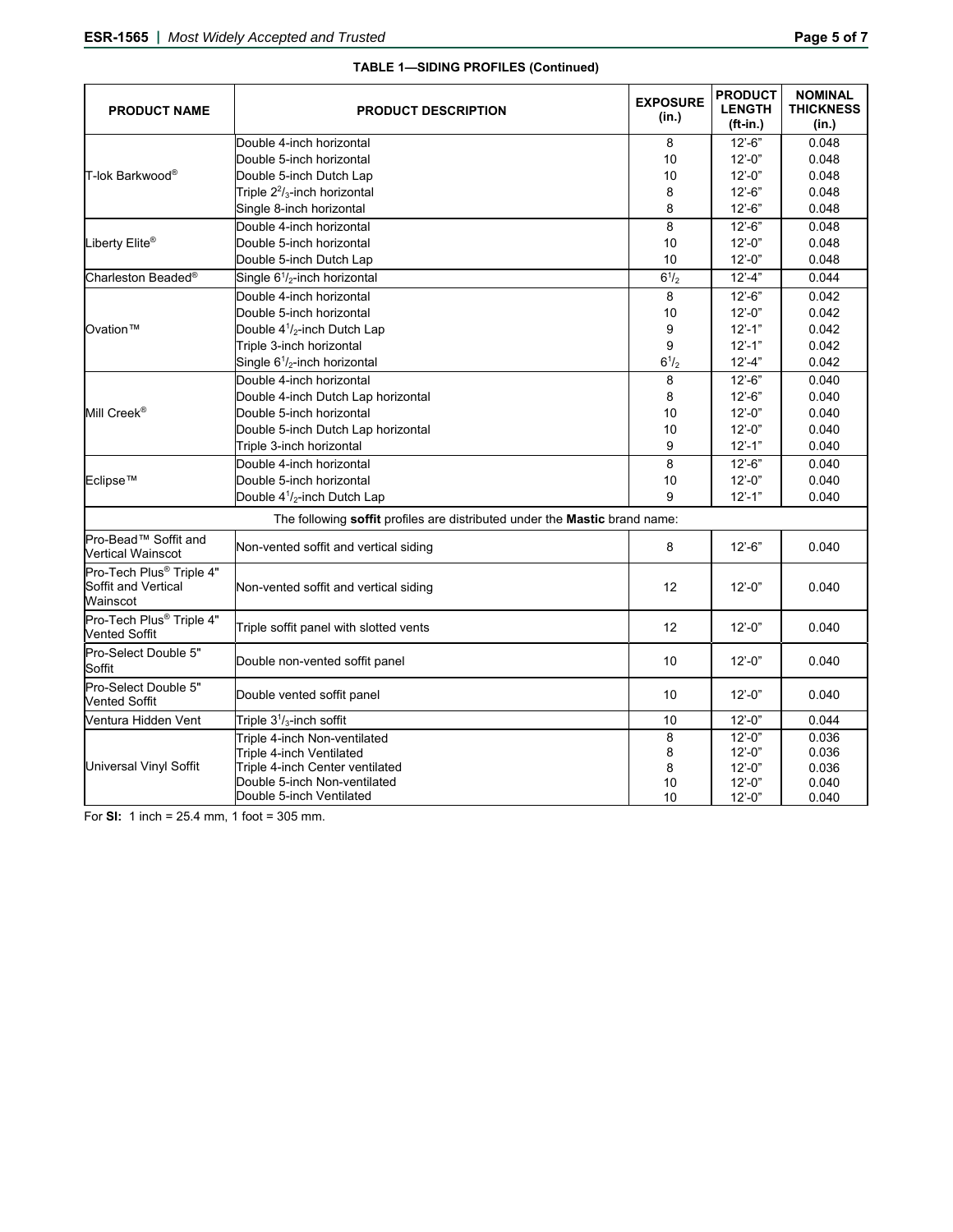#### **PRODUCT NAME PRODUCT DESCRIPTION IBC/IRC Nail Spacing @ (in.) 8 12 16** The following **siding** profiles are distributed under the Variform brand name: Victoria Harbor Single 6<sup>1</sup>/<sub>2</sub>-inch horizontal  $\sim$  96.8  $\vert$  –  $\vert$  56.6 Contractor's Choice Double 4-inch horizontal Double 41 /2-inch Dutchlap horizontal Double 5-inch horizontal Triple 3-inch horizontal 96.8 – 56.6 D5 Vertical Double 5-inch vertical 67.3 36.3 – Camden Pointe Double 4-inch or Double 4-inch Dutchlap horizontal Double 4-inch or Double 4-inch Dutchlap horizontal and the state of the state of the state of the 72.5 or 196.8 (1968 – 72.5 or 196.8 ) and the Dutchlap horizontal and the Dutchlap horizontal and the Dutchlap horizontal an Board & Batten **102.3** T-inch board and batten vertical 102.3 and 102.3 <sup>1</sup> 75.6 Ashton Heights Double 4-inch horizontal  $\begin{array}{|c|c|c|c|c|}\n \hline \text{Double 41}_{\text{2}}\text{-inch}\ \text{Dutchlap horizontal} & & & & & 112.6 & - & 77.4 \\
\hline \end{array}$ Double 5-inch horizontal **Double 5-inch horizontal** 67.7 Nottingham Double 4-inch horizontal  $\begin{array}{|c|c|c|c|c|}\n \hline \text{Double 41}_{\text{z}}\text{-inch Dutchlap horizontal} & & & & & 112.6 & - & 77.4 \\
\hline \end{array}$ Vortex Extreme™ Double 4-inch horizontal Double 5-inch horizontal Double 4 ½-inch Dutch Lap horizontal 135.0 108.0 120.0 The following **siding** profiles are distributed under the **Georgia Pacific** brand name: Compass® Double 4-inch horizontal Double 4.5-inch Dutch Lap horizontal 129.1 114.7 Castle Ridge Single 8-inch horizontal 96.8 – 56.6 Forest Ridge **Double 4-inch horizontal** Double 5-inch horizontal 96.8 – 56.6 Shadow Ridge Double 4-inch Dutchlap horizontal Double 5-inch Dutchlap horizontal 96.8 – 56.6 Chatham Ridge Triple 3-inch horizontal 96.8 – 56.6 Somerset™ Coastal Single 6<sup>1</sup>/<sub>2</sub>-inch horizontal  $\sim$  96.8  $\vert$  –  $\vert$  56.6 Parkside Double 4-inch or Double 4-inch Dutchlap horizontal Double 41 /2-inch Dutchlap horizontal Double 5-inch or Double 5-inch Dutchlap horizontal Triple 31 /3-inch horizontal  $96.8$  – 57.3 Vision Pro Double 4-inch or Double 4-inch Dutchlap horizontal Double 4-inch or Double 4-inch Dutchlap horizontal and the state of the state of the state of the 56.6 (see Fi<br>Double 5-inch or Double 5-inch Dutchlap horizontal and the state of the state of the state of the state of the Vertical Double 5-inch vertical 67.3 36.3 – Beaded Vertical 7-inch beaded vertical 75.6 – – Board & Batten **102.3** T-inch board and batten vertical 102.3 **102.3** – 102.3 <sup>–</sup> 75.6 The following **siding** profiles are distributed under the **Napco** brand name: American Herald Double 4-inch or Double 4-inch Dutchlap horizontal 96.8 – 88.9 Double 5-inch or Double 5-inch Dutchlap horizontal 96.8 – 56.6 Double 5-inch vertical 67.3 36.3 – American Tradition Double 4-inch horizontal Double 41 /2 Dutchlap horizontal Double 5-inch horizontal 96.8 – 67.9 The following **siding** profiles are distributed under the **TrueWall** brand name: Series 4000 **Double 4-inch or Double 4-inch Dutchlap horizontal** Double 4-inch or Double 4-inch Dutchlap horizontal 96.8 | - 56.6<br>Double 5-inch or Double 5-inch Dutchlap horizontal 96.8 | - 56.6 Series 4200 Double 4-inch or Double 4-inch Dutchlap horizontal Double 5-inch or Double 5-inch Dutchlap horizontal 96.8 – 56.6 The following **siding** profiles are distributed under the **Mastic** brand name: Quest Double 4-inch horizontal Double 5-inch horizontal Double 41 /2-inch Dutch Lap Double 4-inch horizontal Double 41 /2-inch Dutch Lap Double 4-inch horizontal 104.4 104.4 104.4

Double 41 /2-inch Dutch Lap

#### **TABLE 2—ALLOWABLE NEGATIVE WIND LOADS (psf)**